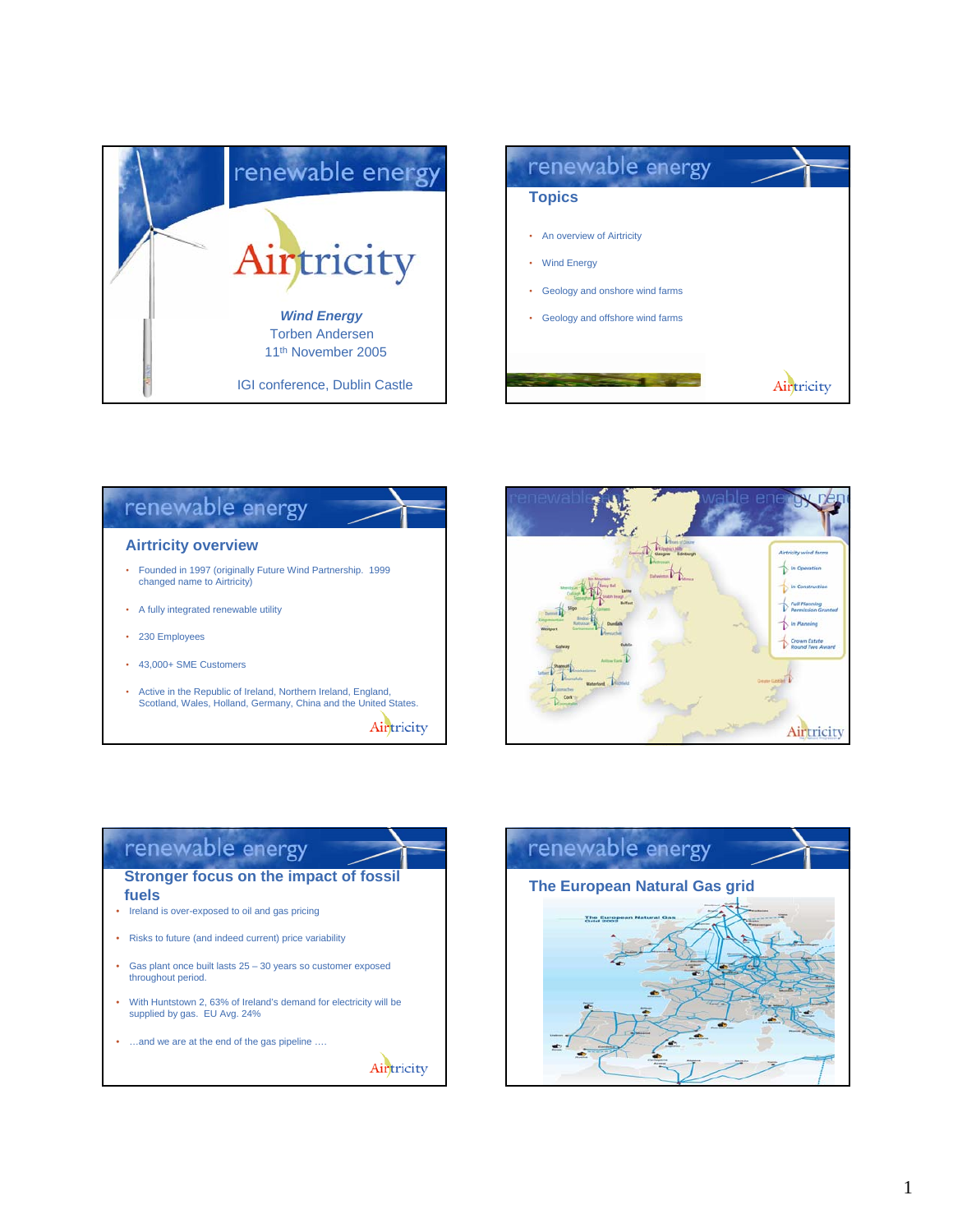







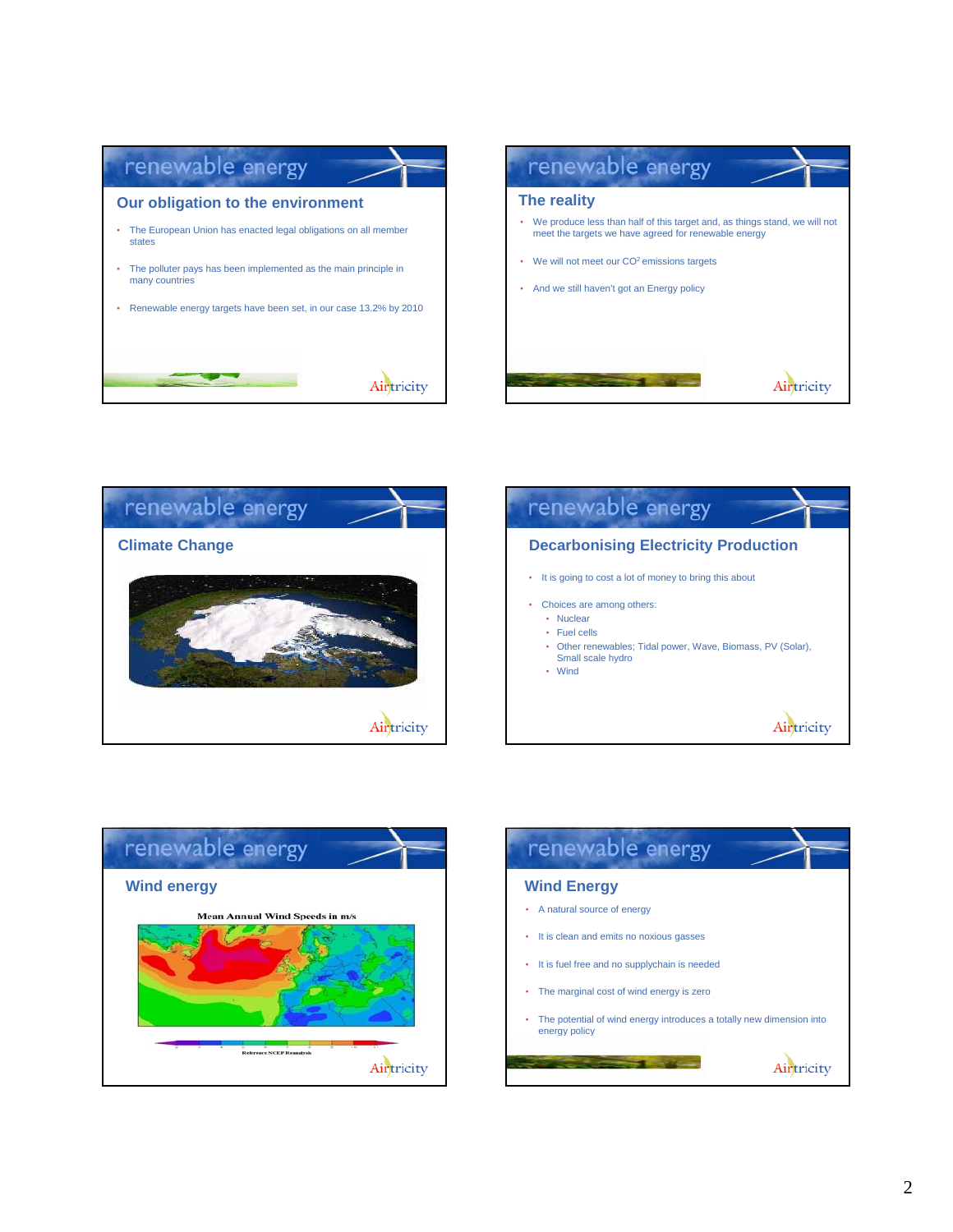







## renewable energy

#### **Phase 2 On-site assessment**

Carry out soil sample surveys

Carry out hydro-chemical water sampling

Carryout site walkover noting features

Carry out site investigations (sometimes as part of EIA or as a condition of planning)

SI to include a number of Boreholes at turbine bases and along the proposed road route

SI to also include peat probes along the road route



Airtricity

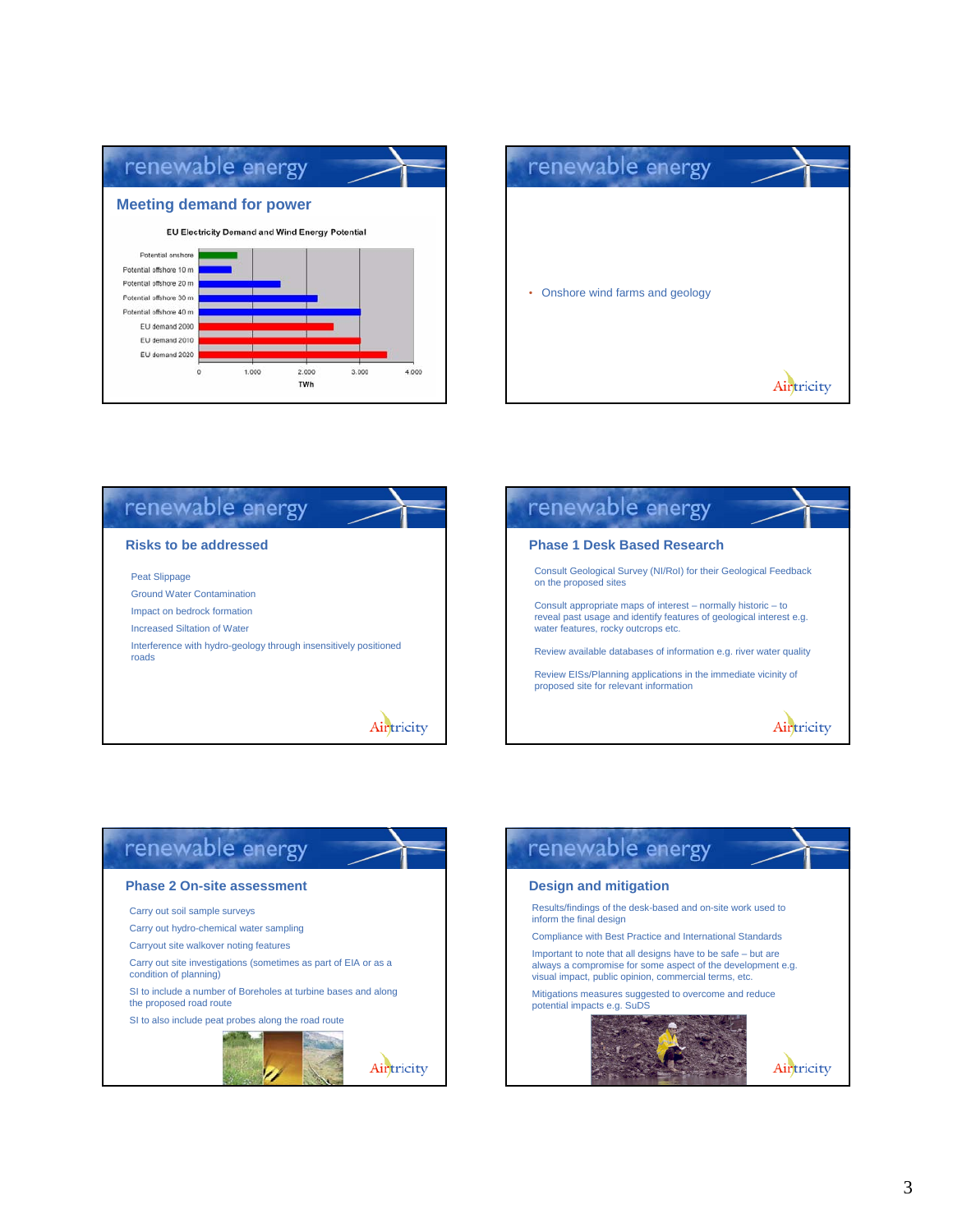



# renewable energy

#### **Arklow Bank**

- Located 10 -12 km off the East coast of Ireland on the Arklow Bank • Characterised by high wind speeds, low water depth and minor
- environmental impact • The first phase of 25MW currently being operated by GE Wind
- Energy • Ongoing environmental monitoring to satisfy Foreshore Lease
- conditions during operation of the first 25MW and in preparation of further phases of the project
- Joint Venture established with Energia Hidroelectrica de Navarra (EHN)





### renewable energy **Greater Gabbard The Site** • 500MW offshore site awarded as part of The Crown Estate Round Two tender in the UK • Located in the Outer Thames of the East coast of England • Distance to shore is 18 Miles (26 km) • Developed in Joint Venture with Fluor **Current activities** • Environmental Impact Assessment being completed • Bird and cetacean monitoring • Site investigations completed • Construction of Met Mast completed this week<br>• Stakeholder consultation ongoing Stakeholder consultation ongoing

Airtricity

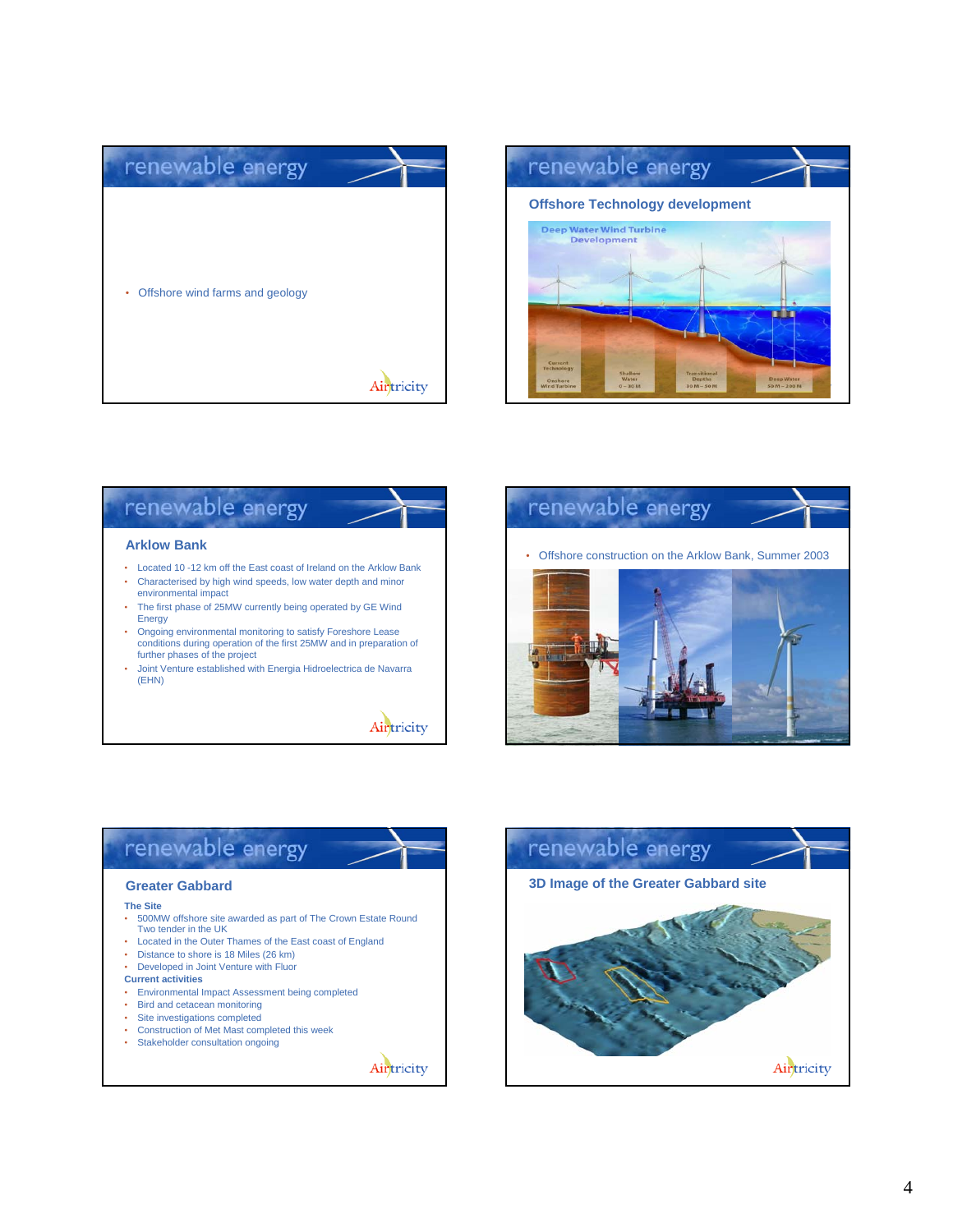#### renewable energy renewable energy **Offshore ground conditions Offshore Site Investigations** A site investigation is a critical step in any seabed risk • Site investigations normally comprise of: management process and is vital to ensure the success of any • Desk based geological/archaeological survey offshore project. • Geophysical investigations • Topography of the seabed A recent survey of European offshore wind farm projects • Correlation with soil borings and in-situ testing concluded that approximately 25% of total project capital expenditure (CAPEX) could be directly attributed to the chosen • Shallow geological information (up to 50m) • Knowledge about obstacles, stones, boulders, wrecks foundation system. and/or archaeological remains at the sea floor • Geotechnical investigations<br>• Accurately determine each soil interface This fact alone highlights the importance of achieving an optimum foundation solution and thus the need for a focussed and cost-• Accurately determine each soil interface effective site investigation. • Soil sampling with subsequent laboratory testing Airtricity • In situ tests (CPT's)